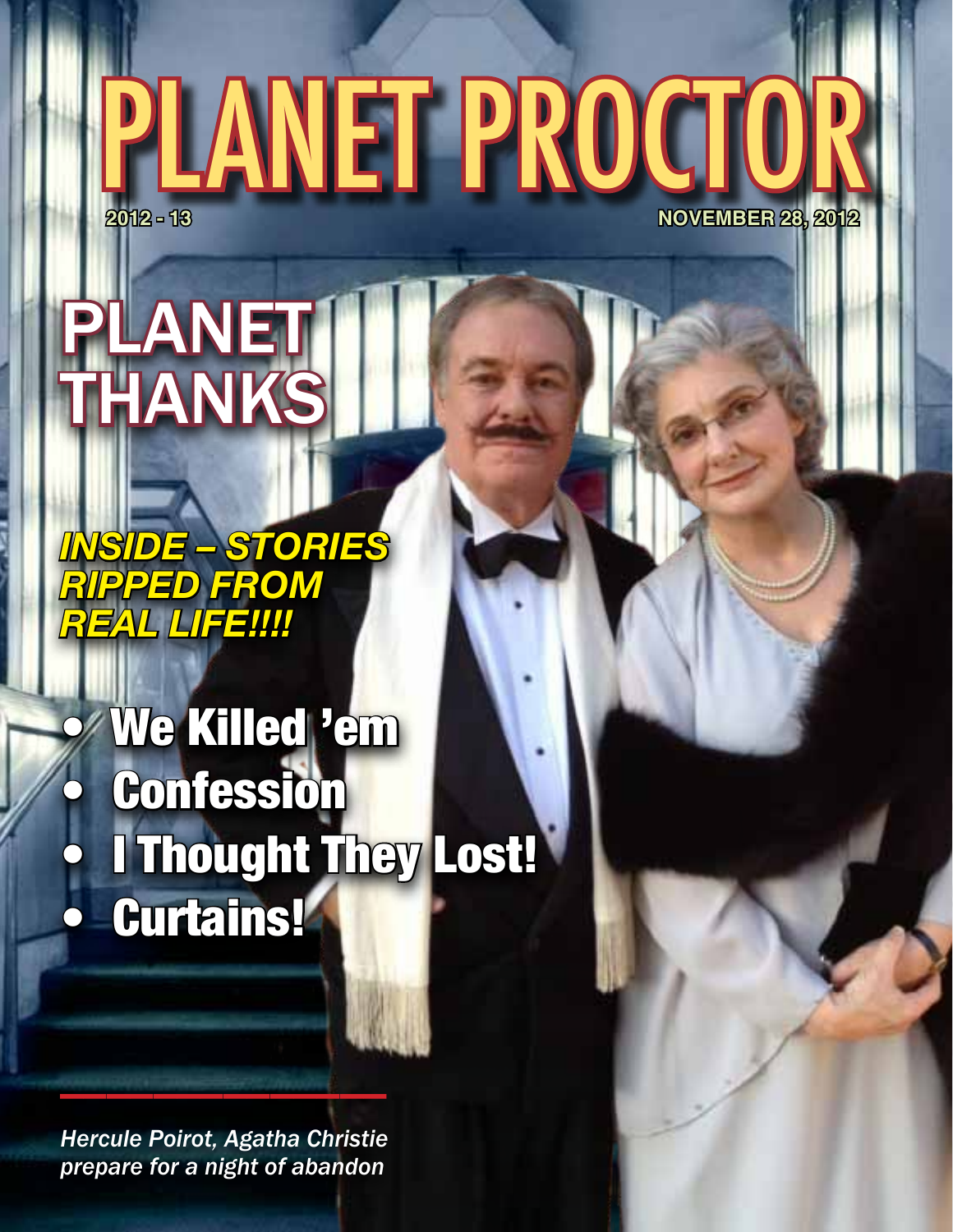## <span id="page-1-0"></span>We Killed 'em

e just spent three intense<br>
but satisfying weeks<br>
at the Capitol Theatre<br>
in Clearwater, Florida,<br>
revisiting our roles in<br>
Agatha Christie's *The BBC Murders*, **but satisfying weeks at the Capitol Theatre in Clearwater, Florida, revisiting our roles in a stage adaptation by Judith Walcutt and David Ossman of four of her radio plays, described in a review by** *Tampa Bay Times* **critic John Fleming as "a captivating experience, with a terrific cast [in a] splendid rendition of radio theater."**



**AGATHA AND THE ECCENTRICS Melinda's Christie and Phil as Poirot, Petty and Paravicini** 





**We next take the elaborately designed show to a much larger venue at producer Zev Buffman's beautiful Parker Playhouse in Ft. Lauderdale, where I appeared in 1967 during the inaugural season in** *Generation* **with Bob Cummings (right) Les Brown, Jr. and TCM's Robert Osborne. We open our three-week run on January 15. Come see us!**

**And come see me as the G-man in the hilarious production of Kaufman and Hart's** *You Can't Take it With You*  **at Antaeus in NoHo, this Saturday at 2 and 8 p.m.**

**LOVE THAT BOB! A hearty onstage handshake, in character from Mr. Cummings**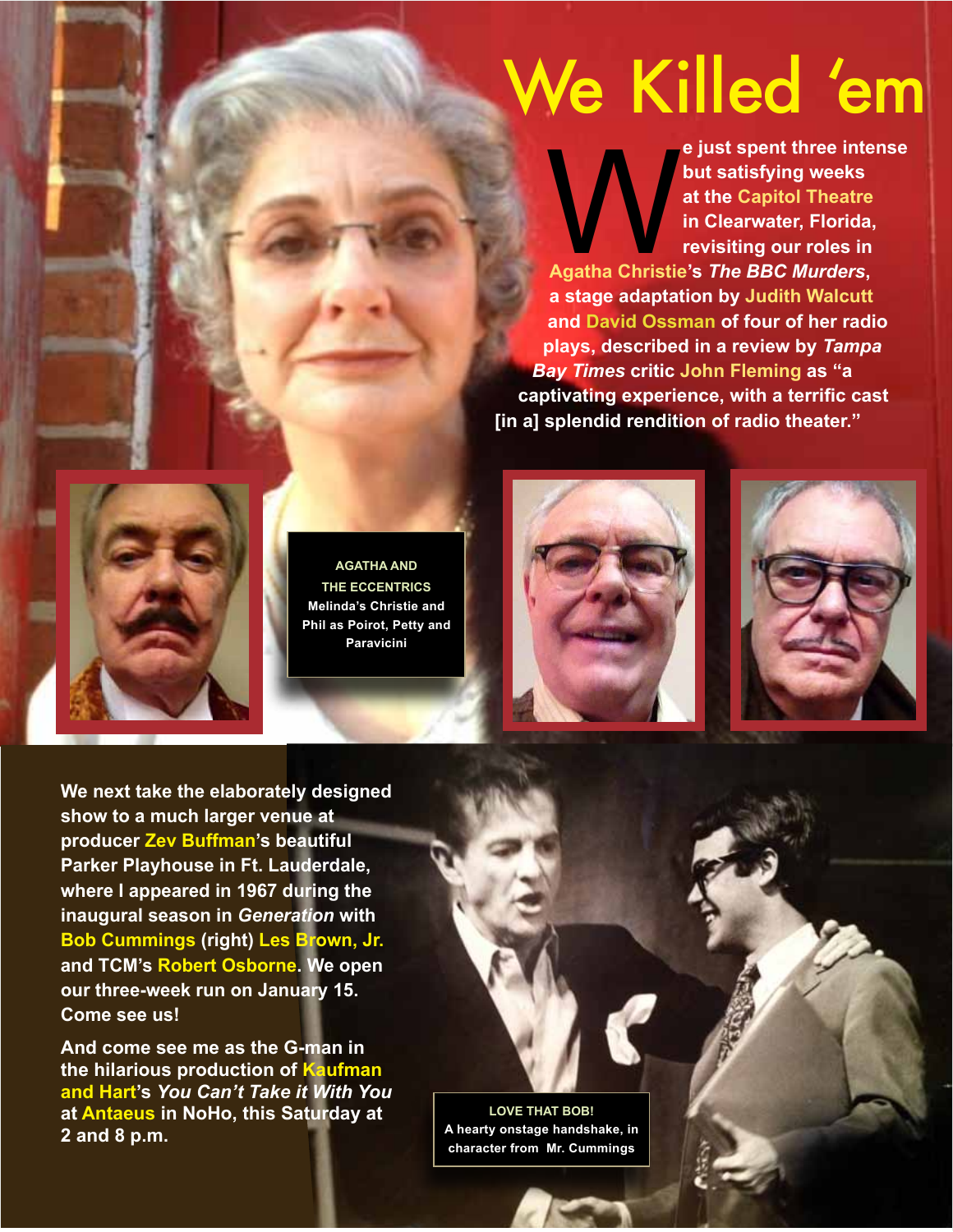"If you want your children to be intelligent, read them fairy tales. If you want them to be more intelligent, read them MORE fairy tales." ~ **Albert Einstein**

TURKEY DAY

**Mellie** and **I**, still recovering from the BBC Murders and tired of killimg things, fixed ourselves

a simple Turkey Day dinner of apple tea, vegetarian shish-kabobs, hummus, and **Bonomo**'s Turkish taffy – very traditional if you live in Istanbul.

My daughter and her Canadian husband, **Geoff**, skipped the holiday completely as they had already celebrated Canadian Thanksgiving on October 8, with a traditional meal of beaverloaf, inflated loon, and maple syrup. Hope you got stuffed, too.

"The turkeys Obama pardoned were named Cobbler and Gobbler. They narrowly beat out the 3rd and 4th place names: Unlucky and Delicious" ~ **Caprice Crane**

performing this extremely personal grooming ritual, she asked her EX-HUSBAND to steer the car so she could concentrate ('Help me out, Buford, I'm gonna make it look like a LIGHTNING BOLT!')

"To no one's particular surprise, the Highway Patrol quickly discovered that Ms. Barnes didn't have a valid driver's license. Oh, and, the day before, she'd been convicted of

DUI and driving with a suspended license. Oh, and

her car had been seized and had no insurance or registration. Oh, and she was on probation. Oh, and SHE'S A FLIPPIN' LUNATIC! Albeit an impeccably groomed one."

"Remember always that you not only have a right to be an individual, you have an obligation to be one." ~ **Eleanor Roosevelt**

<span id="page-2-0"></span>**CONFESSION** 

I was 5 years old, and one

day I was mowing the front lawn and drinking a beer. A preacher who lived across the street saw it and came over to confront me.

"Aren't you a little young to be drinking, son?" he asked. "That's nothing, Father," I said after taking another swig. "I got laid when I was three."

"What?" he exclaimed, amazed, "And how did that happen?"

"I don't remember," I replied. "I was drunk."

"Nature has given us one tongue but two ears, that we may hear from others twice as much as we speak." ~ **Epictectus**

#### BIG BABIES

Anyone wonder why the reaction to the recent political loss has been so overtly pessimistic and angry? Well, according to a *New York Times* piece by **Richard A, Friedman, M.D**., folks choose their party affiliations early in life, attracted to a party "that has people who resemble themselves." Once on board, they tend to "retrofit their beliefs" to align with the demands of the tribe.

#### WHAT'S ALL THIS BROU-HOOHA

While we were performing in Florida, I became a fan of **Celia Rivenbark**, who writes for the *Tampa Bay Times*. Here' s why: "By now, most of you may have heard about the Florida woman who caused a two-vehicle wreck because she was shaving her bikini area while driving.

"Florida Highway Patrol troopers said the car **Megan Barnes** was driving crashed into the back of a pickup truck at about 45 mph. Her reaction time was slowed down because she was too busy grooming her hoohah to pay attention to the road. Oh, like that's never happened to you?

"Ms. Barnes told the investigating officer that she was on her way to a date and 'wanted to be ready for the visit.' Except, well, we've seen Ms. Barnes' mug shot and she appears to have a face that would stop a clock and raise hell with small watches, bless her heart. To be blunt, I don't think a perfectly groomed love rug could possibly make that much difference.

"There are so many 'You might be a redneck if' elements to the story of Megan Barnes, but my favorite is that, while



**Highway Shaver Megan (top), and Columnist Celia**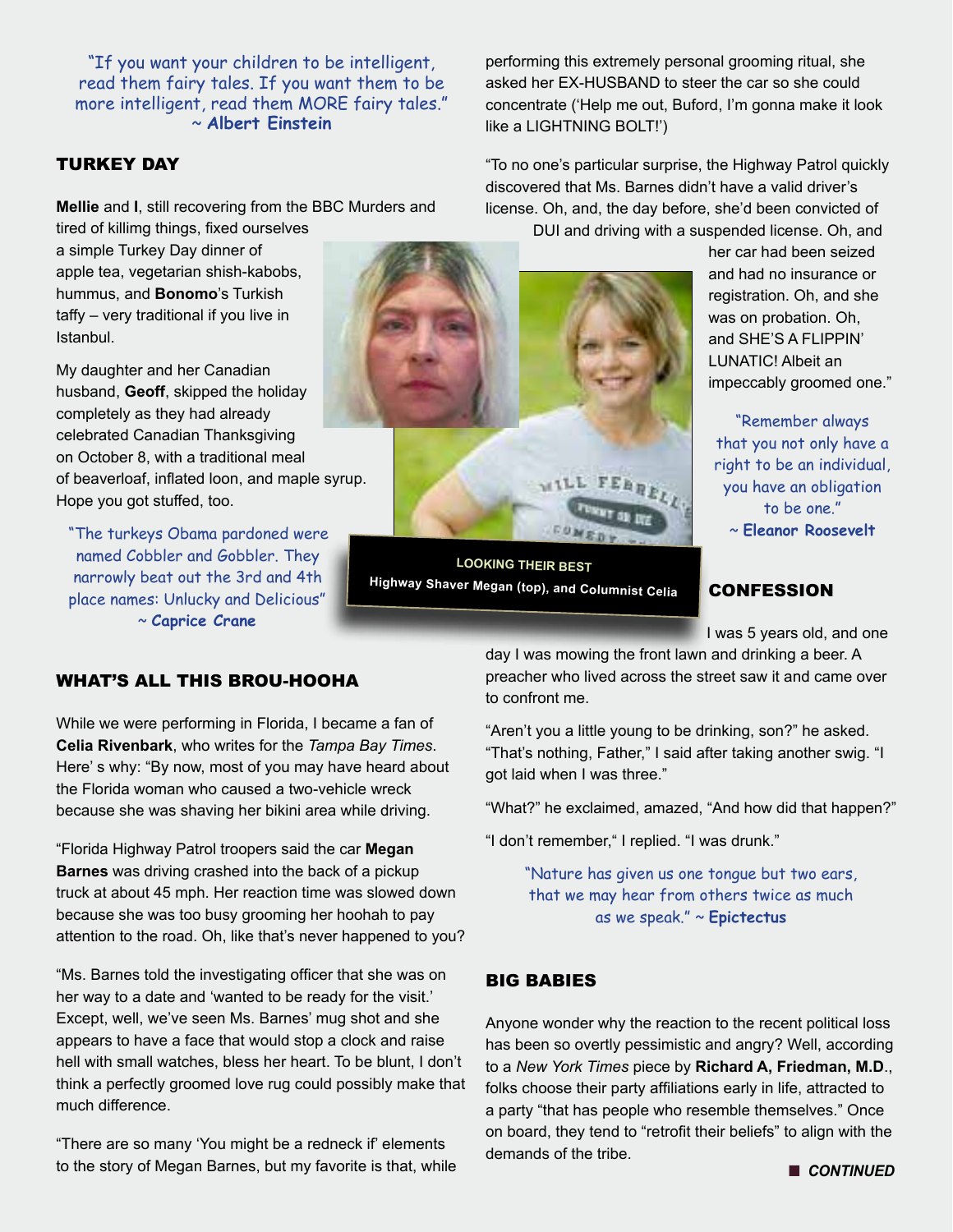And when the team loses one, the stress hormone Cortisol is released, resulting in a very real biological state of depression. Furthermore, the propaganda bubble in which the rightwing lives made the recent loss all the more unexpected, and led to a response of "primal denial," such as **Karl Rove**'s reaction when **Fox News** called Ohio for Obama.

The rejection of **Mitt Romney** by a majority of the electorate "is a bit like seeing your father get fired or beaten up." And what does the loser feel like? "It's a sudden stop," says one defeated candidate.

"It's just like someone shut off the tap. It just ends. It's over. It's death." **[READ IT AND WEEP - OR WHOOP](http://well.blogs.nytimes.com/2012/11/12/emotions-come-to-fore-in-political-wins-and-losses/)**

So could one say the GOP is now the Ghost Of a Party? Let's hope they can resurrect themselves in a more Christ-like image.

"I saw a bus the other day advertising the movie 'Lincoln' on one part and 'Assassin's Creed' (in which I have a role) on the other." ~ **Phil's Phunny Phacts**

#### MORE SUGAR

I read another article in the *Tampa Bay Times* that spoke of a USF student named **Youseff Mohamed** (Joe Smith, in English) found with PVC pipes filled with a potassium nitrate mixture in the trunk of his car. He said they were "sugar rockets" and received a 15-year sentence for possession of an explosive device. What is a **[SUGAR ROCKET](http://www.wikihow.com/Make-Sugar-Rockets)**?

The article went on to say that the shirtless photos sent to Lebanese Bombshell **Jill (Khawam) Kelley** by that FBI flirt **Humphries**, was just one of a series of family joke "shots," of him standing between two firing-range dummies. Well that explains everything. Call off the investigation!

"The very meaninglessness of life forces man to make his own meaning." ~ **Stanley Kubrick** 

#### THE BIBLE TELLS US SO

"A great swindle of our time is the assumption that science has made religion obsolete. All science has damaged is the story of Adam and Eve and the

**ELECTION NIGHT RECOVERAGE Karl Rove uses math to dispute results from Ohio.**

story of Jonah and the Whale. Everything else holds up pretty well, particularly lessons about fairness and gentleness.

"People who find those lessons irrelevant in the 20th Century are simply using science as an excuse for greed and harshness. Science has nothing to do with it, friends."

So wrote the great, late **Kurt Vonnegut**. Ice Nine forever!

"No pessimist ever discovered the secret of the stars or sailed to an unchartered land." ~ **Helen Keller**

#### BAD BIRD

A young man named John received a parrot as a gift. The parrot had a bad attitude and an even worse vocabulary. Every word out of the bird's mouth was rude, obnoxious and laced with profanity. John tried and tried to change the bird's attitude by consistently saying only polite words, playing soft music and anything else he could think of to 'clean up' the bird's vocabulary.

Finally, John was fed up and he yelled at the parrot. The parrot yelled back. John shook the parrot and the parrot got angrier and even more rude. John, in desperation, threw up his hand, grabbed the bird and put him in the freezer. For a few minutes the parrot squawked and screamed. Then suddenly there was total quiet. Not a peep was heard for over a minute.

Fearing that he'd hurt the parrot, John quickly opened the door to the freezer. The parrot calmly stepped out onto John's outstretched arms and said "I believe I may have offended you with my rude language and actions. I'm sincerely remorseful for my inappropriate transgressions and I fully intend to do everything I can to correct my rude and unforgivable behavior." John was stunned at the change in the bird's attitude.

> As he was about to ask the parrot what had made such a dramatic change in his behavior, the bird added, very softly, "May I ask what the turkey did?"

"Ugliness is superior to beauty because it lasts longer." ~ **Serge Gainsboug**

#### <span id="page-3-0"></span>I THOUGHT THEY LOST

"If a Republican doesn't like guns, he doesn't buy one; if a Democrat